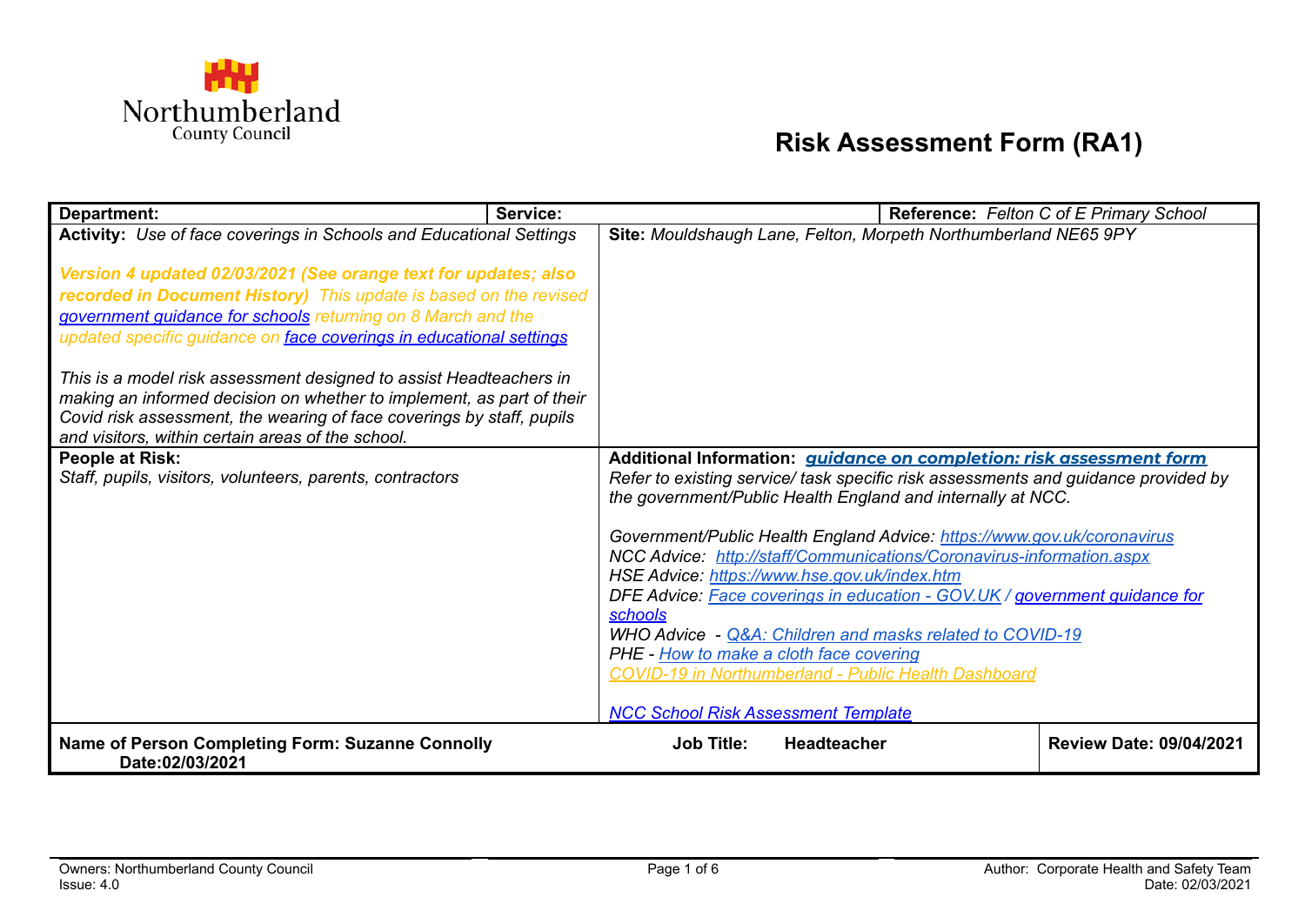<span id="page-1-0"></span>

| <b>Hazard</b>                                                                              | <b>Risk</b>                    | <b>Initial</b><br><b>Rating</b><br>L, M, H | <b>Existing Control Measures</b>                                                                                                                                                                                                                                                                                                                                                                                                                                                                                                                                                                                                                                                                                                                                                                                                                                                                                                                                                                                                                                                                                                                                                                                                                                                                                                                                                                 | <b>Final</b><br><b>Rating</b><br>L, M, H | <b>Additional Action Required</b><br>(action by whom and completion date -<br>use separate Action Plan if necessary)                                                                                                                                                                                                                                                                                                                                                                                                                                                                            |
|--------------------------------------------------------------------------------------------|--------------------------------|--------------------------------------------|--------------------------------------------------------------------------------------------------------------------------------------------------------------------------------------------------------------------------------------------------------------------------------------------------------------------------------------------------------------------------------------------------------------------------------------------------------------------------------------------------------------------------------------------------------------------------------------------------------------------------------------------------------------------------------------------------------------------------------------------------------------------------------------------------------------------------------------------------------------------------------------------------------------------------------------------------------------------------------------------------------------------------------------------------------------------------------------------------------------------------------------------------------------------------------------------------------------------------------------------------------------------------------------------------------------------------------------------------------------------------------------------------|------------------------------------------|-------------------------------------------------------------------------------------------------------------------------------------------------------------------------------------------------------------------------------------------------------------------------------------------------------------------------------------------------------------------------------------------------------------------------------------------------------------------------------------------------------------------------------------------------------------------------------------------------|
| Inappropriate<br>decision to<br><i>implement</i> wearing<br>of face coverings<br>in school | All staff, pupils,<br>visitors | $\overline{H}$                             | <b>During Periods of National Rules</b><br>National guidance provided by the DfE/Public Health<br>England is applied in relation to wearing of face<br>coverings.<br>Primary/Middle/Early Years/Special school (years 1 to<br>Face coverings are worn by staff and visitors in<br>situations where social distancing between adults is<br>not possible (for example, when moving around in<br>corridors and communal areas) [children are not<br>required to wear these]<br><b>Risk Assessment</b><br>This risk assessment has been undertaken in light of<br>national guidance in relation to the use of face<br>covering in schools and with consideration to the<br>following:<br>The ages of the young people within the<br>establishment.<br>The layout of the building makes it difficult to<br>maintain social distancing. These areas have been<br>assessed and are identified in this assessment.<br><b>See Full School Risk Assessment</b><br>The inability to stagger timetables/breaks/lunch to<br>$\bullet$<br>reduce the flow of pupils in communal areas, such<br>as busy corridors/stairwells etc, at times when<br>there is significant pupil movement.<br>This will<br>include arrival and departure times.<br>-Individual needs of pupils including their ability to<br>$\bullet$<br>cope with face coverings, apply them safely or to be<br>able to communicate effectively- |                                          | [Perspex face visors/face shields are<br>not an adequate substitution as they<br>are unlikely to offer protection<br>against aerosol transmission and<br>therefore would need to be worn<br>alongside a face covering].<br><b>Out of School Settings</b><br>Face coverings are to be used<br>where it is a requirement of the<br>indoor setting and where the activity<br>is taking place in an area in which<br>children in year 7 and above or staff<br>are likely to come into contact with<br>other members of the public and/or<br>where social distancing cannot<br>easily be maintained. |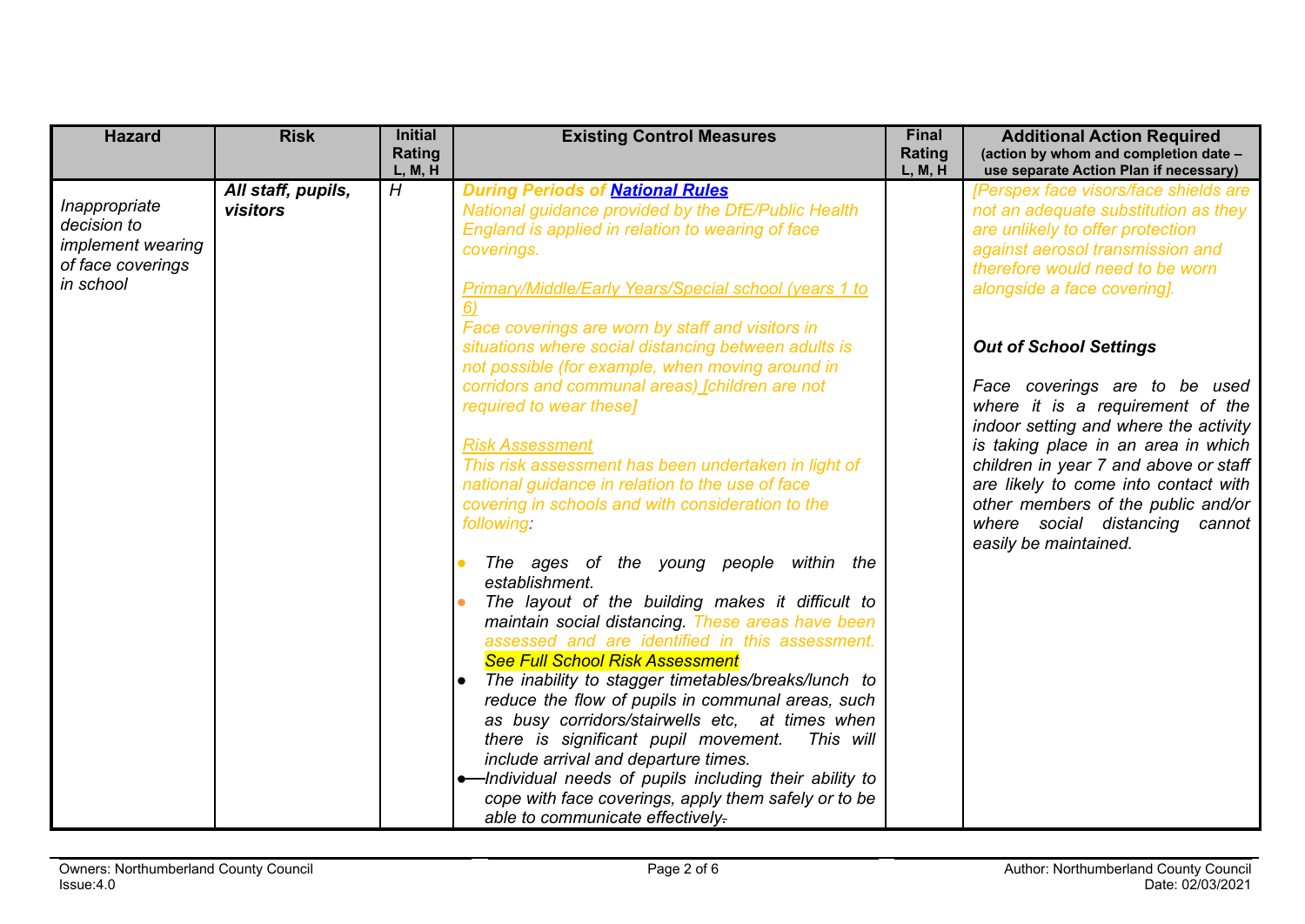<span id="page-2-0"></span>

|                                                        |                                                                                                                                                                          |   | The control measures within the risk assessment are<br>monitored regularly to ensure compliance and the risk<br>assessment is kept under review and shared with staff.                                                                                                                                                                                                                                                                                                                                                                                                                                                                                                                                                                                                                                                                                                                                                                                                               |                                                                                                                                                                                                                                                                                                                                                                                                                                                                                                                                                                      |
|--------------------------------------------------------|--------------------------------------------------------------------------------------------------------------------------------------------------------------------------|---|--------------------------------------------------------------------------------------------------------------------------------------------------------------------------------------------------------------------------------------------------------------------------------------------------------------------------------------------------------------------------------------------------------------------------------------------------------------------------------------------------------------------------------------------------------------------------------------------------------------------------------------------------------------------------------------------------------------------------------------------------------------------------------------------------------------------------------------------------------------------------------------------------------------------------------------------------------------------------------------|----------------------------------------------------------------------------------------------------------------------------------------------------------------------------------------------------------------------------------------------------------------------------------------------------------------------------------------------------------------------------------------------------------------------------------------------------------------------------------------------------------------------------------------------------------------------|
| Inappropriate use<br>and disposal of<br>face coverings | All staff, pupils,<br><b>visitors</b><br>Potential exposure<br>to live virus<br>resulting in<br>contracting<br>Coronavirus.<br>Inadvertent<br>transmission to<br>others. | H | Schools should have a process for removing face<br>coverings when those who use face coverings arrive<br>at school, and for when face coverings are worn at<br>school. This process should be clearly communicated<br>with staff and pupils with clear instructions on how to<br>put on, remove, store and dispose of face coverings.<br>The process should also cover:<br>Who is required to wear a face covering and<br>when they should wear it<br>Ensuring the cleaning of hands before putting<br>the face covering on and after taking the face<br>covering off. Hand sanitiser is provided in<br>classrooms and pupils are supervised in its<br>use.<br>Safe storage in individual, sealable plastic bags<br>between use.<br>Arrangements to prevent the use of coverings<br>which are inappropriate, soiled, damp or<br>damaged etc.<br>Where disposable face coverings are worn<br>these should be put into a bin bag in a<br>non-recyclable bin (general waste) after use. | School to maintain a supply of<br>sealable plastic bags.<br>See Guidance on arrangement for<br>disposal of waste<br><b>World Health Organisation (WHO) -</b><br>'How to wear a fabric mask safely'<br><u>video</u><br>In primary schools, it is<br>recommended that face coverings<br>should be worn by staff and adult<br><b>visitors in situations where social</b><br>distancing between adults is not<br>possible (for example,<br>when moving around in corridors<br>and communal areas). Children in<br>primary school do<br>not need to wear a face covering. |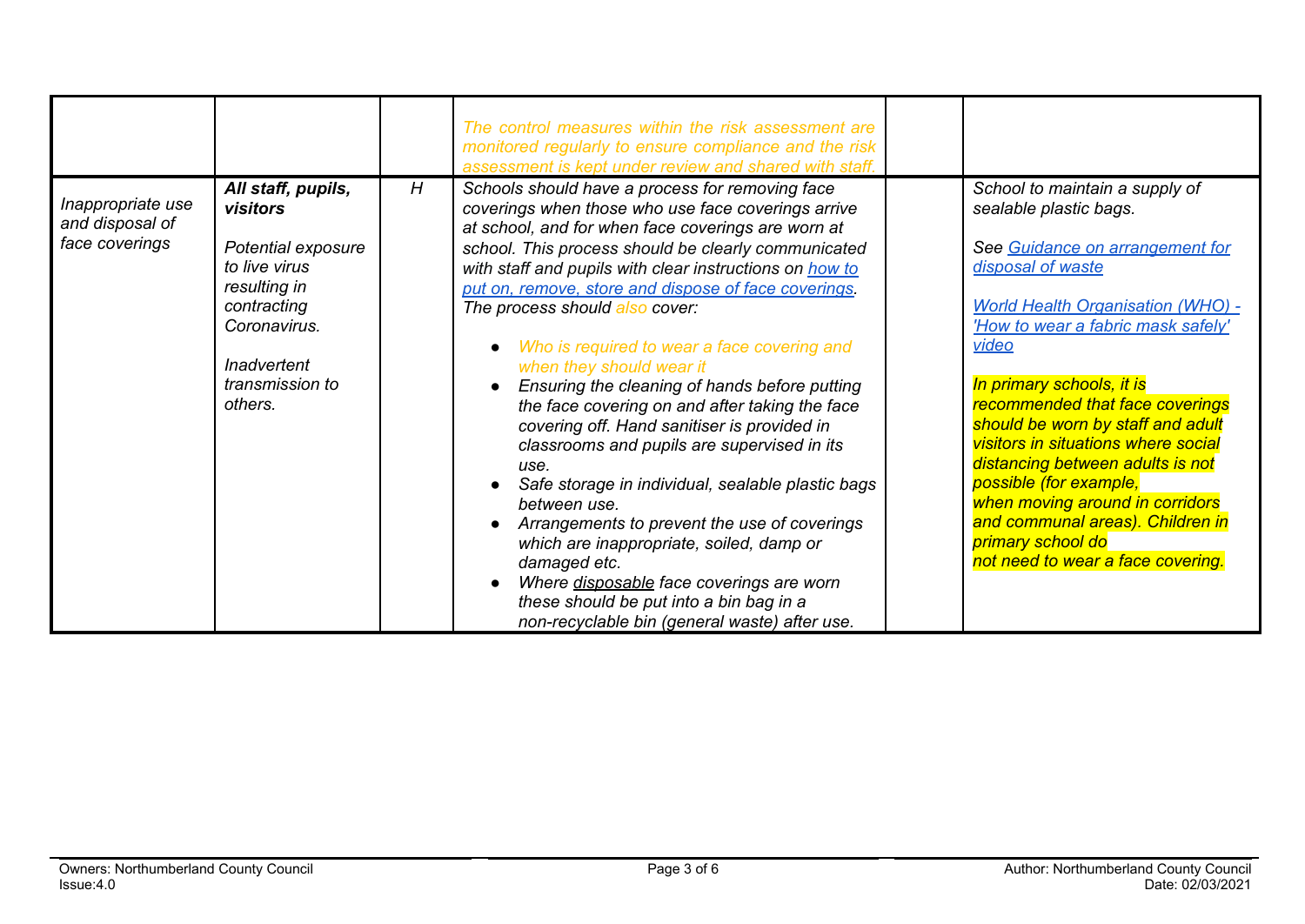<span id="page-3-1"></span><span id="page-3-0"></span>

| Individuals not<br>wearing a face<br>covering                   | All staff, pupils,<br>visitors<br>Potential exposure<br>to live virus<br>resulting in<br>contracting<br>Coronavirus.<br>Inadvertent<br>transmission to<br>others. | <b>Parents should provide face coverings for those pupils</b><br>required to wear them. If pupils who are required to<br>wear a face covering forget or are unable to provide<br>one, the school has communicated alternative<br>arrangements to parents, such as providing a<br>disposable or reusable face covering.<br>The establishment holds a stock of disposable face<br>coverings for use by staff and pupils where needed.<br>Arrangements for receiving visitors should be<br>amended to ensure they wear face coverings where<br>appropriate. | Staff will already have access to<br>face coverings of their choice for use<br>in the community and these can be<br>worn in school. If for any reason<br>staff (or pupils if relevant) don't have<br>access to a face covering, education<br>settings should take steps to have a<br>small contingency supply available<br>to meet such needs.<br>Some individuals are exempt from<br>wearing face coverings. For<br>example people who cannot put on,<br>wear or remove a face covering<br>because of a physical or mental<br>illness or impairment, or disability, or<br>if you are speaking to or providing<br>assistance to someone who relies<br>on lip reading, clear sound or facial<br>expression to<br>communicate [transparent face<br>coverings can be worn in this<br>circumstance although evidence<br>surrounding effectiveness in<br>transmission of Covid is limited] The<br>same exemptions will apply in<br>education settings, and teachers<br>and other staff should be sensitive to<br>those needs. |
|-----------------------------------------------------------------|-------------------------------------------------------------------------------------------------------------------------------------------------------------------|----------------------------------------------------------------------------------------------------------------------------------------------------------------------------------------------------------------------------------------------------------------------------------------------------------------------------------------------------------------------------------------------------------------------------------------------------------------------------------------------------------------------------------------------------------|--------------------------------------------------------------------------------------------------------------------------------------------------------------------------------------------------------------------------------------------------------------------------------------------------------------------------------------------------------------------------------------------------------------------------------------------------------------------------------------------------------------------------------------------------------------------------------------------------------------------------------------------------------------------------------------------------------------------------------------------------------------------------------------------------------------------------------------------------------------------------------------------------------------------------------------------------------------------------------------------------------------------------|
| Failure to<br>communicate<br>requirements for<br>face coverings |                                                                                                                                                                   | A risk assessment has been undertaken to determine<br>when and where face coverings should be worn. The<br>outcome of this assessment has been communicated<br>to all staff, pupils and parents and measures are in<br>place to monitor and, where necessary, enforce<br>compliance. Communications have been approved by<br>the senior management team and issued as<br>appropriate.                                                                                                                                                                    | portance of ensuring face<br>ctised before and after touching .<br>ace covering. This is supported by<br>the class teacher                                                                                                                                                                                                                                                                                                                                                                                                                                                                                                                                                                                                                                                                                                                                                                                                                                                                                               |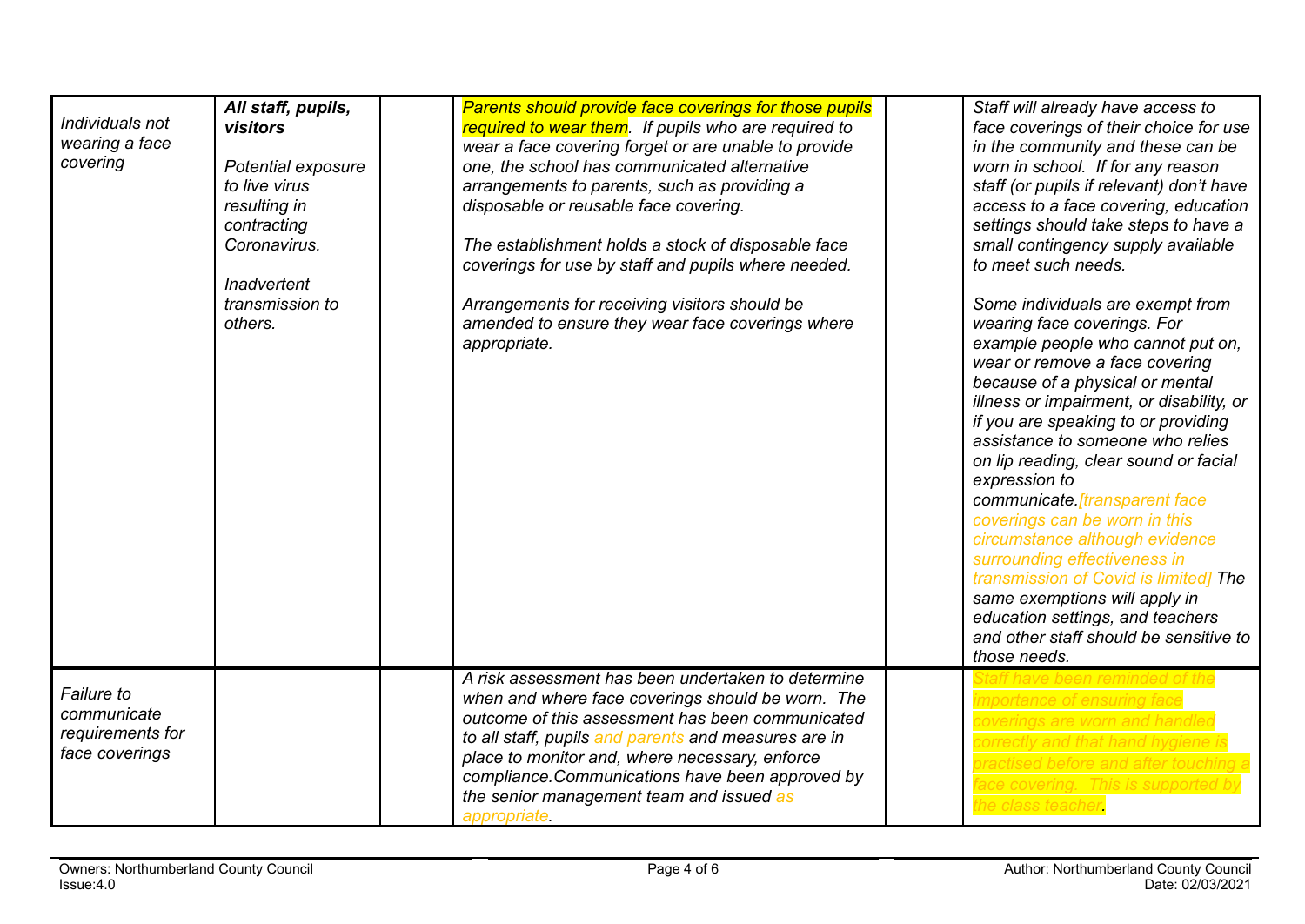## **Document History**

| Item                                                                       | Nature of change                                                                                                                                                                                                                                                                                                                                                                                                                                                                      | Date of Update |
|----------------------------------------------------------------------------|---------------------------------------------------------------------------------------------------------------------------------------------------------------------------------------------------------------------------------------------------------------------------------------------------------------------------------------------------------------------------------------------------------------------------------------------------------------------------------------|----------------|
| Inappropriate decision to implement wearing of face<br>coverings in school | Removal of reference to local tier arrangements and discretionary<br>local decision by Headteacher.<br>Additions - updates on latest government guidance for schools.<br>Year 7 and above, face covering recommended to be worn in<br>classrooms (where distancing cannot be achieved). Clarification<br>regarding use of visors/face shields.<br>Requirement to keep control measures under review/review risk<br>assessment regularly.                                              | 02/03/2021     |
| Inappropriate use and disposal of face coverings                           | Wording change to reflect changes in government guidance.                                                                                                                                                                                                                                                                                                                                                                                                                             | 02/03/2021     |
| Individuals not wearing a face covering                                    | Wording change. Reference to transparent face coverings.                                                                                                                                                                                                                                                                                                                                                                                                                              | 02/03/2021     |
| Failure to communicate requirements for face<br>coverings                  | Updated to reflect requirement to effectively communicate changes<br>in the use of face coverings to staff, pupils and parents to help<br>achieve compliance.                                                                                                                                                                                                                                                                                                                         | 02/03/2021     |
| Inappropriate decision to implement wearing of face<br>coverings in school | Links added to view prevalence of the virus in your area.<br>Updated text to reflect requirements during periods of national and<br>local rules [please note that the links to the local COVID alert level<br>framework which have been added currently link by default to the<br>national rules in place until 2 December, which supersede local<br>rules. Once this period has ended, it is understood that areas will be<br>placed into a category in the local Covid alert level] | 17/11/2020     |
| <b>Additional Information</b>                                              | Link to updated guidance for the reopening of schools - including<br>face coverings.                                                                                                                                                                                                                                                                                                                                                                                                  | 03/09/2020     |